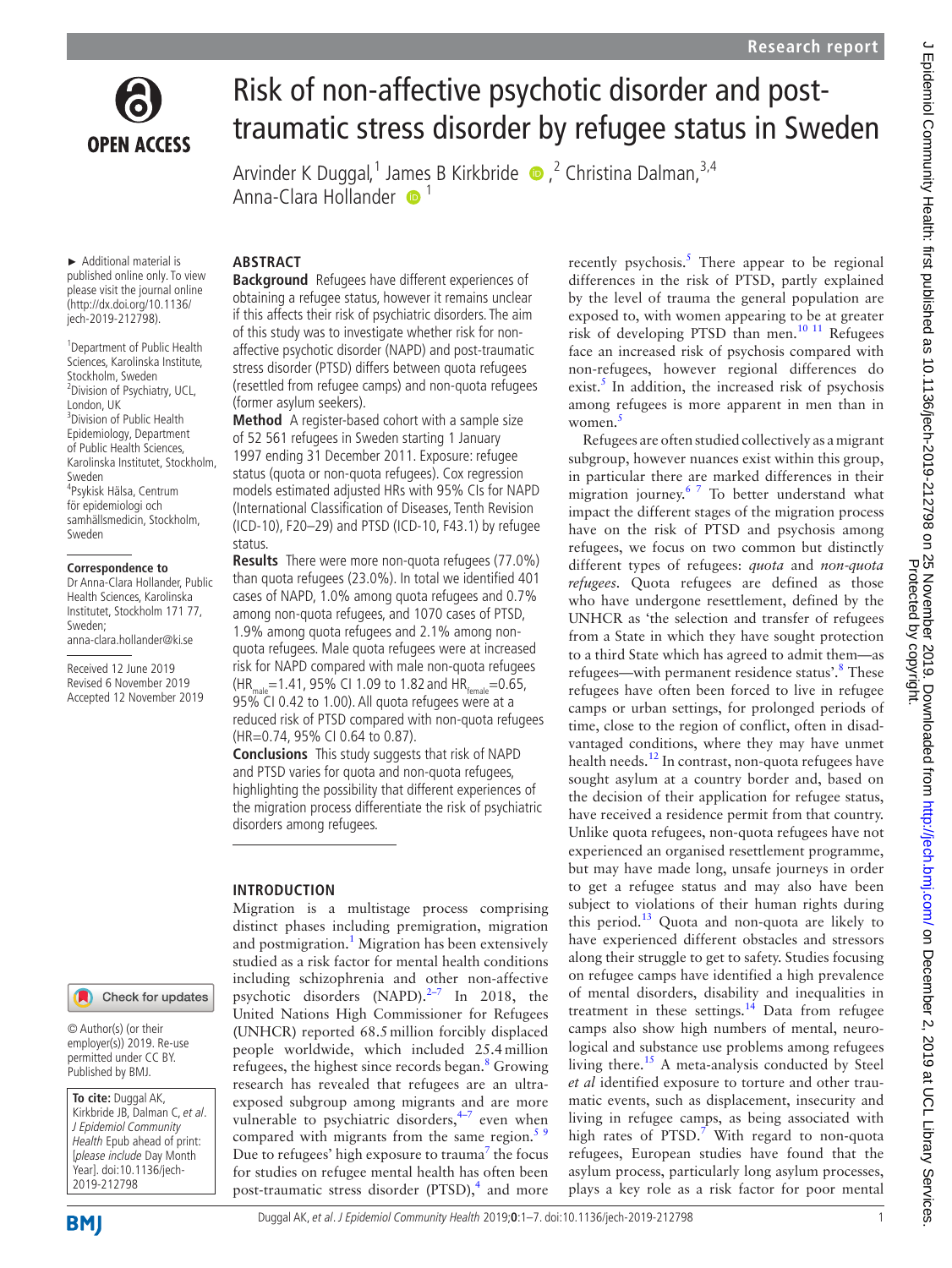

<span id="page-1-0"></span>**Figure 1** Principal differences involved in the attainment of a refugee status/residence permit among quota and non-quota refugees in Sweden. UNHCR, United Nations High Commissioner for Refugees.

health among non-quota refugees.<sup>16 17</sup> Living in institutional accommodation has been found to be associated with poor mental health outcomes among refugees and this association has been attributed to the reduced social and economic prosperity in these settings.<sup>6</sup> Living in institutional accommodation could both apply to quota refugees in refugee camps and non-quota refugees, who would be moved into accommodation during the asylum process in the country where asylum is sought.

To understand how premigration and migration factors affect refugee mental health we aimed to determine whether risk for NAPD and PTSD differed between quota and non-quota refugees. We hypothesised that the risk of NAPD and PTSD would be different for quota and non-quota refugees, but that region of origin also had an impact of this risk for both groups.<sup>181</sup>

## **Methods**

## **Context of quota and non-quota refugees in Sweden**

From the 1951 United Nations Refugee Convention, a refugee is documented as someone who 'owing to well-founded fear of being persecuted for reasons of race, religion, nationality, membership of a particular social group or political opinion, is outside the country of his nationality and is unable or, owing to such fear, is unwilling to avail himself of the protection of that country'[.20](#page-5-14) Sweden's resettlement programme focuses on individuals in need of international protection $16$  and targets host countries affected by substantial refugee immigration from nearby conflicts, by accepting a specific *quota* of refugees in an attempt to prevent refugee migration from escalating and becoming a permanent issue.[12](#page-5-8) *Non-quota* refugees include refugees who have been seeking asylum and whom have been granted a refugee/subsidiary protection status and residence permits in Sweden.<sup>21</sup> [Figure](#page-1-0) 1 highlights the process by which both groups of refugees are granted asylum in Sweden.<sup>21</sup>

## **Data source**

Data for this study were collected from a large, longitudinal database of linked Swedish national registers, known as Psychiatry Sweden ([https://ki.se/en/phs/psychiatry-sweden-the-register](https://ki.se/en/phs/psychiatry-sweden-the-register-linkage-epicss-group)[linkage-epicss-group\)](https://ki.se/en/phs/psychiatry-sweden-the-register-linkage-epicss-group), linked via unique personal identification numbers and anonymised by Statistics Sweden.<sup>22</sup> The Register of Total Population in Sweden (RTB, by Swedish accronym) provided demographic data such as date of birth and  $sex.^{22}$  The Immigration and Emigration database (STATIV, by Swedish accronym) provided relevant refugee data such as migrant and refugee subgroup status.<sup>[5 23](#page-5-4)</sup> Civil status, education in 2010 and disposable income were taken from the Longitudinal Integration

Database for Health Insurance and Labour Market Studies  $(LISA).<sup>24</sup>$  For the clinical diagnoses, the national patient registry was used; mortality data were obtained from the Causes of Death register. Swedish registry data are of good quality, the diagnoses have a high validity. $25$ 

## **Study design and population**

A retrospective cohort was established from 1 January 1997 to 31 December 2011. Registered refugees who immigrated to Sweden after 1 January 1997 were followed from their 14th birthday, or date of immigration (if later), up until a diagnosis of NAPD or PTSD, emigration, death or 31 December 2011 ([figure](#page-1-1) 2). The sample size of the cohort was 52561 refugees who were granted residency in Sweden, in accordance with the Swedish Migration Agency. Individuals without an official residence permit in Sweden, that is, undocumented migrants and persons awaiting an official asylum decision, were omitted from this study.

52,561 refugees with a valid Swedish residency permit, who immigrated



<span id="page-1-1"></span>**Figure 2** Cohort design. NAPD, non-affective psychotic disorder; PTSD, post-traumatic stress disorder.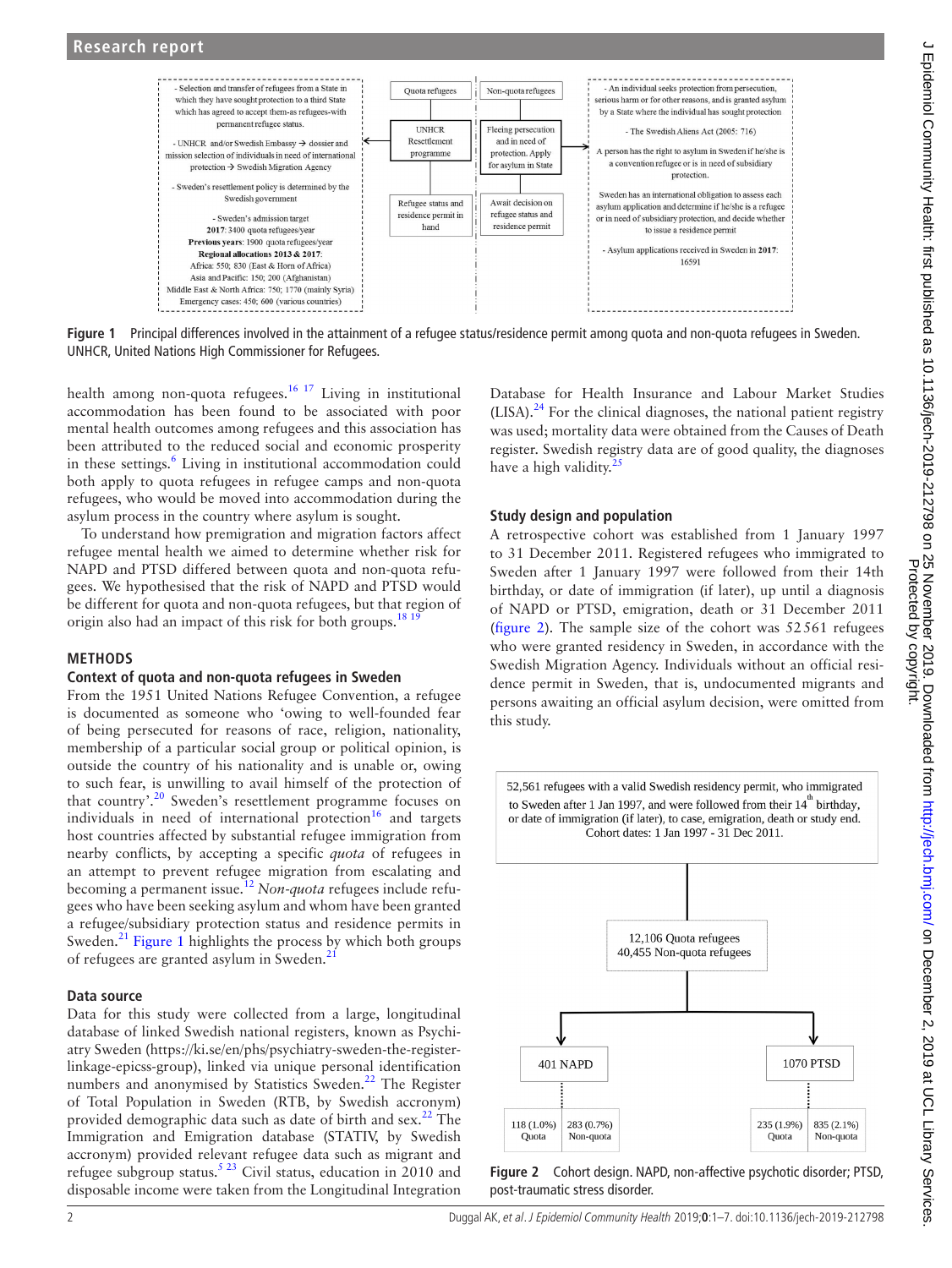<span id="page-2-0"></span>

|                        |                                        | - ວ. -         |                    |
|------------------------|----------------------------------------|----------------|--------------------|
|                        |                                        | Quota<br>n (%) | Non-quota<br>n (%) |
|                        | Total                                  | 12106          | 40455              |
| <b>NAPD</b>            | Yes                                    | 118(1.0)       | 283(0.7)           |
|                        | No                                     | 11988 (99.0)   | 40172 (99.3)       |
| <b>PTSD</b>            | Yes                                    | 235 (1.9)      | 835 (2.1)          |
|                        | No                                     | 11871 (98.1)   | 39620 (97.9)       |
| Sex                    | Male                                   | 6351 (52.5)    | 24798 (61.3)       |
|                        | Female                                 | 5755 (47.5)    | 15657 (38.7)       |
| <b>Birth cohort</b>    | 1968-1972                              | 1720 (14.2)    | 6134 (15.2)        |
|                        | 1973-1977                              | 1534 (12.7)    | 7086 (17.5)        |
|                        | 1978-1982                              | 1656 (13.7)    | 7852 (19.4)        |
|                        | 1983-1987                              | 2150 (17.8)    | 7703 (19.0)        |
|                        | 1988-1992                              | 2645 (21.8)    | 6037 (14.9)        |
|                        | 1993-1997                              | 2401 (19.8)    | 5643 (13.9)        |
| Region of origin       | Asia                                   | 3025 (25.0)    | 4529 (11.2)        |
|                        | Eastern Europe and<br>Russia           | 536 (4.4)      | 2965 (6.7)         |
|                        | <b>Middle East and North</b><br>Africa | 5879 (48.6)    | 18248 (45.1)       |
|                        | Sub-Saharan Africa                     | 2666 (22.0)    | 14983 (37.0)       |
| Age at immigration     | $0 - 4$                                | 494 (4.1)      | 287 (0.7)          |
|                        | $5 - 9$                                | 1240 (10.2)    | 1125(2.8)          |
|                        | $10 - 14$                              | 2080 (17.2)    | 2753 (6.8)         |
|                        | $15 - 19$                              | 2314 (19.1)    | 6901 (17.1)        |
|                        | $20 - 24$                              | 1863 (15.4)    | 7986 (19.7)        |
|                        | $25 - 29$                              | 1887 (15.6)    | 9426 (23.3)        |
|                        | $30 - 34$                              | 1251 (10.3)    | 6736 (16.7)        |
|                        | $35 - 39$                              | 809(6.7)       | 4449 (11.0)        |
|                        | $40 - 44$                              | 168(1.4)       | 792 (2.0)          |
| Unaccompanied<br>minor | Yes                                    | 0(0.0)         | 3794 (9.4)         |
|                        | No                                     | 12 106 (100.0) | 36 661 (90.6)      |
| Disposable income      | Lower income                           | 6176 (51.0)    | 19546 (48.3)       |
|                        | Higher income                          | 5930 (49.0)    | 20909 (51.7)       |
| Civil status*          | Single                                 | 4513 (44.6)    | 20161 (60.8)       |
|                        | Couple                                 | 5604 (55.4)    | 12 995 (39.2)      |
|                        | Total                                  | 10117          | 33156              |
| Education in 2010*     | $\geq$ 9 years                         | 3995 (38.4)    | 12 091 (35.9)      |
|                        | $10-12$ years                          | 2787 (26.8)    | 6594 (19.6)        |
|                        | $12 + years$                           | 3617 (34.8)    | 15 037 (44.6)      |
|                        | Total                                  | 10399          | 33722              |

\*Missing data exist for these variables.

NAPD, non-affective psychotic disorder; PTSD, post-traumatic stress disorder.

## **Exposures**

The primary exposure in this study was *refugee subgroup* status, that is, quota versus non-quota refugee. The reference group throughout the analysis was non-quota refugees.

*Region of origin* was used as a secondary exposure and was defined by country of birth and organised into four principal regions: Asia, Eastern Europe and Russia, Middle East and North Africa, and sub-Saharan Africa.

# **Outcomes**

The main outcomes were all registered diagnoses from inpatient and outpatient care according to the International Classification of Diseases, Tenth Revision, of NAPD (F20–29) with a high validity<sup>26</sup> and PTSD (F43.1) also with a high validity.<sup>[27](#page-5-20)</sup> We defined cases as cohort participants with a first recorded diagnosis between 1 January 1997 and 31 December 2011 in the national patient register, which records diagnoses following inpatient and outpatient admissions in Sweden (including privately run public healthcare settings). Inpatient records are complete since 1987, and complete recording from outpatient settings began in 2001.

## **Possible confounders**

Possible confounders tested were: birth cohort, sex, region of origin, unaccompanied minors, civil status, education in 2010 and disposable income. These are described in detail as follows:

*Birth cohort* was coded according to birth year into the following categories: 1968–1972, 1973–1977, 1978–1982, 1983–1987, 1988–1992 and 1993–1997.

*Civil status* in 2010 was coded as 'couple' for those who were married and 'single' to present those who were not married (but could be cohabiting with a partner).

*Education* level was only available for the year 2010 and this variable was coded as follows: ≥9 years (equating to up to 9 years of education),  $10-12$  years and  $12+$  years, these categories correspond to the Swedish school system. Statistics Sweden converted the amount of education completed outside Sweden into equivalent levels of schooling in Sweden.

Both civil status and education level had some missing data, and the results presented consider these missing data.

*Age at immigration* was computed from dates of birth and immigration, and was transformed to a nominal variable, with the following categories: 0–4, 5–9, 10–14, 15–19, 20–24, 25–29, 30–34, 35–39 and 40–44. This time did not include waiting time for a residence permit for the non-quota refugee group which is usually between 1 and 24 months.

*Income* in 2010 included individual disposable family income in Sweden, derived from the LISA database. Disposable income, estimated by Statistics Sweden, was defined as annual disposable income based on total family income from all registered sources, including wages, welfare benefits, other social subsidies and pensions. Individual disposable family income is derived by weighting total family income according to household size and composition, with younger children given lower weights than older household members. We defined income as the individual disposable family income transformed into a higher and a lower part with the median separating the two groups based on the total population in 2010.

## **Statistical analysis**

Descriptive statistics were attained for the cohort and Pearson's  $\chi^2$  test was used for between-group comparisons for nominal data. Mann-Whitney tests were used to analyse continuous data that were not normally distributed, that is, time to diagnosis and age at diagnosis.

A Cox regression model was fitted to estimate HRs and 95% CIs to investigate the effect of refugee status on risk of developing NAPD and PTSD, after adjusting for birth cohort. A likelihood ratio test was used to test for statistical interaction between refugee subgroup status and sex. If an interaction was found we stratified for sex, else we adjusted for sex. To test for the impact, if any, of the variable's civil status, education in 2010,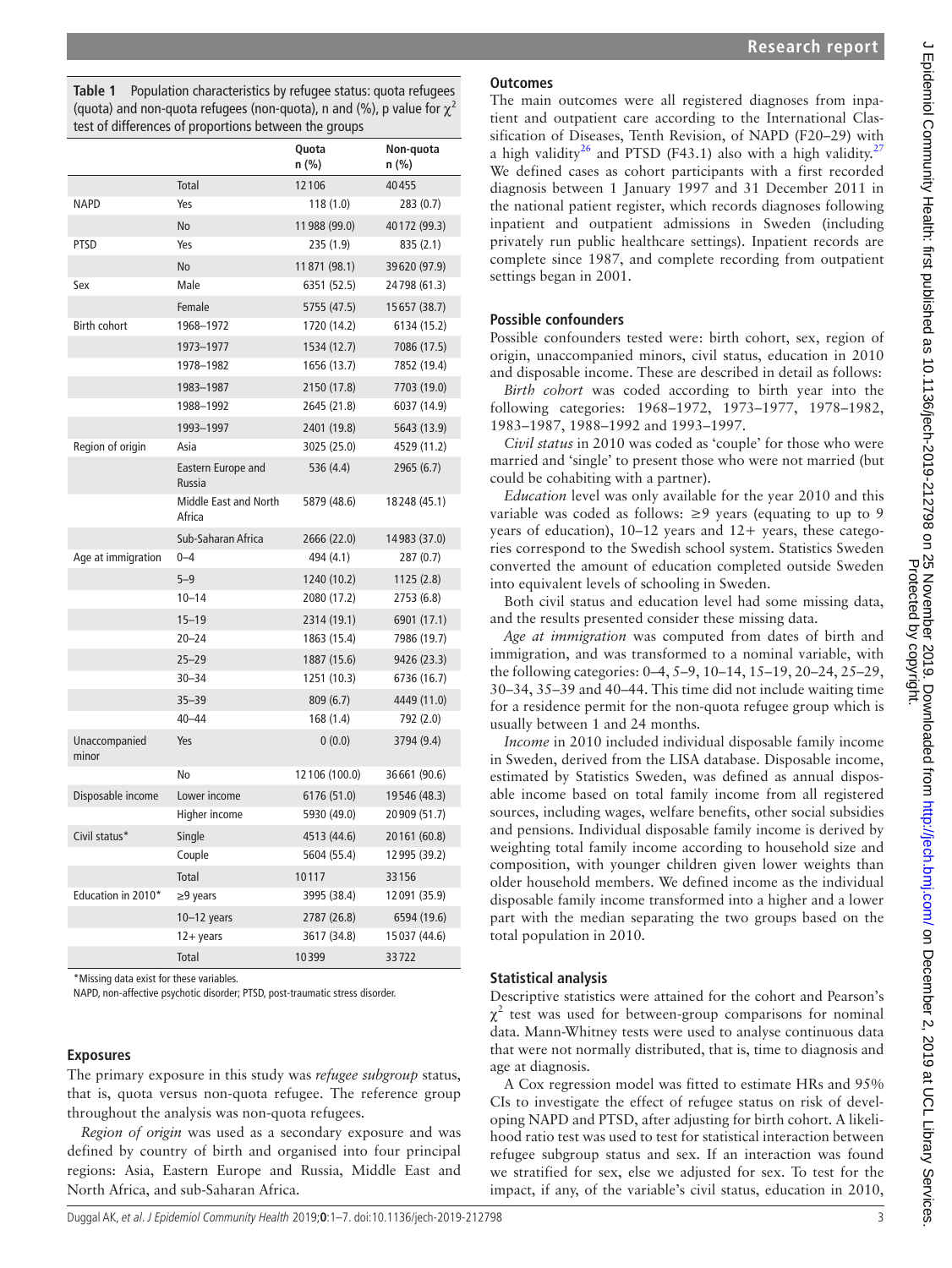<span id="page-3-0"></span>

| Table 2<br>HR and 95% CI for NAPD and PTSD for quota and non-quota refugees |                               |                     |                              |                       |                       |  |  |  |  |
|-----------------------------------------------------------------------------|-------------------------------|---------------------|------------------------------|-----------------------|-----------------------|--|--|--|--|
|                                                                             |                               | NAPD*               |                              |                       | PTSD <sup>+</sup>     |  |  |  |  |
|                                                                             | <b>NAPD</b>                   | Male<br>HR (95% CI) | Female<br><b>HR (95% CI)</b> | <b>PTSD</b>           | HR (95% CI)           |  |  |  |  |
| Non-guota                                                                   |                               |                     |                              |                       |                       |  |  |  |  |
| Quota                                                                       | $0.99(0.79 \text{ to } 1.23)$ | 1.41 (1.09 to 1.82) | $0.65$ (0.42 to 1.00)        | $0.69$ (0.59 to 0.80) | $0.74$ (0.64 to 0.86) |  |  |  |  |

\*Adjusted for birth cohort.

†Adjusted for birth cohort and sex.

NAPD, non-affective psychotic disorder; PTSD, post-traumatic stress disorder.

and disposable income, Cox regression models including these variables as potential confounders were computed and the HRs were compared with crude HRs.

To determine whether there was a difference in risk of NAPD/ PTSD between refugee subgroups according to region of origin, a separate Cox regression model was fitted to control for region of origin, after adjusting for birth cohort. As above a likelihood ratio test was used to test for statistical interaction between refugee subgroup status and sex.

To study the impact, if any, of the potential confounders: civil status, education, age at immigration and income, we included these variables as potential confounders in the Cox regression models. The models including the potential confounders were then compared with the crude HRs. If the potential confounders altered the estimates, they were considered confounders and included in the final model.

Stratification by region of origin was used to examine the effect of this variable as a secondary exposure. The diagnoses NAPD and PTSD were tested in separate models hence some participants could have both outcomes, but not in the same Cox regression model.

Refugees with missing data for civil status and education in 2010 were excluded  $(n=7299$  and  $n=6733$ , respectively) and sensitivity analyses were repeated on models excluding the missing data on these variables.

Data processing and statistical analyses were performed using IBM SPSS Statistics for Windows (V.23, IBM).

## **Results**

Of the 52561 refugees, quota refugees contributed to 23% of the cohort, while non-quota refugees made up the remaining 77% (see [table](#page-2-0) 1). Non-quota refugees had a significantly higher percentage of male refugees in their cohort compared with quota refugees who displayed a more even distribution of male to female refugees ( $p < 0.001$ ). For both quota and non-quota refugees, the Middle East and North Africa were represented as the most common region of origin for refugees in this cohort (48.6% and 45.1%, respectively). The top source countries or cluster of countries included in each region of origin were the same among both quota and non-quota refugees (see [online supplementary](https://dx.doi.org/10.1136/jech-2019-212798) [table 1](https://dx.doi.org/10.1136/jech-2019-212798)). Quota refugees had a higher percentage of refugees aged 15–19 at time of immigration (19.1%) compared with any other age group, whereas age of immigration for non-quota refugees was highest in the 25–29 age group (23.3%). Unaccompanied minors made up nearly a tenth of the non-quota refugee population. A significantly higher percentage of non-quota refugees were shown to have a 'single' civil status (60.8%) compared with a 'couple' civil status, whereas quota refugees displayed a higher proportion with a 'couple' civil status  $(55.4\%)$  (p<0.001). In total, 118 (1.0%) quota refugees and 283 (0.7%) non-quota refugees were diagnosed with NAPD ( $p=0.002$ ). However, this significant difference in cumulative risk was not seen between the refugee subgroups for PTSD, for which quota (n=235, 1.9%) and non-quota refugees (n=835, 2.1%) had a similar percentage of diagnoses ( $p=0.401$ ). For more details about the population, see [table](#page-2-0) 1.

Median time to diagnosis for NAPD was documented to be earlier in non-quota refugees (2.0 years, IQR=0.5–4.0) than quota refugees (3.3 years, IQR=1.3–5.8; Mann-Whitney p=0.001) (the median time to diagnoses and median age at first diagnoses are not found in the tables). Median age at first diagnosis for NAPD in quota and non-quota refugees was similar, 28

<span id="page-3-1"></span>

| HR and 95% CI for NAPD and PTSD for quota and non-quota refugees<br>Table 3 |     |                                                                                                                 |                       |     |                                                  |                       |  |  |  |
|-----------------------------------------------------------------------------|-----|-----------------------------------------------------------------------------------------------------------------|-----------------------|-----|--------------------------------------------------|-----------------------|--|--|--|
|                                                                             | n   | <b>NAPD</b>                                                                                                     | NAPD*<br>HR (95% CI)  | n   | <b>PTSD</b>                                      | PTSD*<br>HR (95% CI)  |  |  |  |
| Asia                                                                        |     |                                                                                                                 |                       |     |                                                  |                       |  |  |  |
| Non-quota                                                                   | 32  |                                                                                                                 |                       | 141 |                                                  |                       |  |  |  |
| Quota                                                                       | 17  | $0.55(0.30 \text{ to } 1.00)$                                                                                   | $0.56$ (0.30 to 1.03) | 38  | $0.27(0.19 \text{ to } 0.39)$                    | $0.29$ (0.20 to 0.42) |  |  |  |
| Eastern Europe and Russia                                                   |     |                                                                                                                 |                       |     |                                                  |                       |  |  |  |
| Non-quota                                                                   | 30  | 1                                                                                                               |                       | 122 | 1                                                |                       |  |  |  |
| Quota                                                                       | 9   | 1.46 (0.69 to 3.08)                                                                                             | 1.56 (0.74 to 3.31)   | 15  | $0.60$ (0.35 to 1.02)                            | 0.63 (0.37 to 1.09)   |  |  |  |
| Middle East and North Africa                                                |     |                                                                                                                 |                       |     |                                                  |                       |  |  |  |
| Non-quota                                                                   | 150 |                                                                                                                 |                       | 507 |                                                  |                       |  |  |  |
| Quota                                                                       | 68  | $1.00$ (0.74 to 1.33)                                                                                           | 1.22 (0.90 to 1.66)   | 160 | $0.72$ (0.60 to $0.86$ )                         | 0.86 (0.71 to 1.03)   |  |  |  |
| Sub-Saharan Africa                                                          |     |                                                                                                                 |                       |     |                                                  |                       |  |  |  |
| Non-quota                                                                   | 71  | $\mathbf{1}$                                                                                                    |                       | 65  |                                                  |                       |  |  |  |
| Quota                                                                       | 24  | 1.41 (0.87 to 2.27)                                                                                             | 1.41 (0.87 to 2.27)   | 22  | 1.62 (0.99 to 2.67)                              | 1.44 (0.88 to 1.67)   |  |  |  |
| .                                                                           |     | the contract of the contract of the contract of the contract of the contract of the contract of the contract of |                       |     | $\sim$ $\sim$ $\sim$ $\sim$ $\sim$ $\sim$ $\sim$ |                       |  |  |  |

After stratification for region of origin only quota refugees from Asia had a reduced risk of PTSD compared with non-quota refugees from the same region. \*Adjusted for birth cohort and sex.

NAPD, non-affective psychotic disorder; PTSD, post-traumatic stress disorder.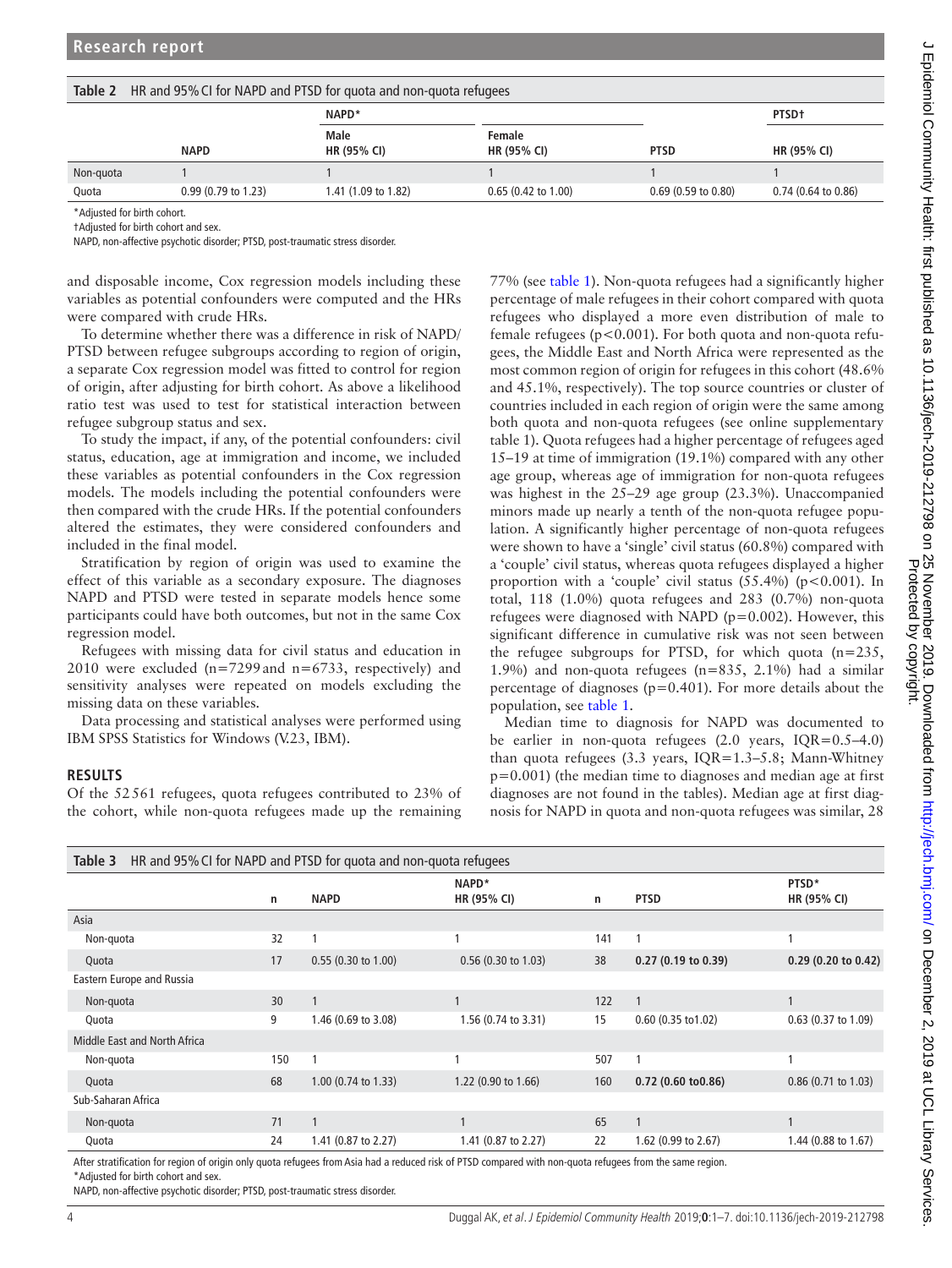years (IQR=22–33) and 29 years (IQR=23–35; Mann-Whitney p=0.228), respectively. Median time to diagnosis for PTSD for quota refugees and non-quota refugees was found to be significantly different, with quota refugees experiencing a later diagnosis (2.7 years, IQR=1.1–6.4) compared with non-quota refugees (1.3 years,  $IQR=0.3-3.5$ ; Mann-Whitney p<0.001). Median age of diagnosis for PTSD for quota refugees was 31 (IQR=24–35), while for non-quota refugees diagnosis age was 30 (IQR=21–35; Mann-Whitney p=0.110) (results not shown in the table).

After stratification by sex, due to identifying statistical interaction between refugee subgroup status and sex (likelihood ratio test;  $\chi^2$ =10.4, df=(1), p=0.001), male quota refugees had a significantly higher risk of being diagnosed with NAPD compared with male non-quota refugees (HR=1.41, 95% CI 1.09 to 1.82) while female quota refugees did not display this increased risk (HR=0.65, 95% CI 0.42 to 1.00) (see [table](#page-3-0) 2). All quota refugees (likelihood ratio test;  $\chi^2$ =1.7, df=(1), p=0.20) were at a significantly lower risk of developing PTSD compared with non-quota refugees (HR=0.74,  $95\%$  CI 0.64 to 0.87). Analyses showed that inclusion of civil status in 2010, education in 2010 and disposable income did not affect the HRs for NAPD or PTSD, therefore they were not included in the final analyses (tables not shown).

After stratification by region of origin, only quota refugees from Asia were at significantly reduced risk of PTSD compared with non-quota refugees from the same region (HR 0.29, 95% CI 0.20 to 0.42). No further difference in risk was evident in any of the other regions (see [table](#page-3-1) 3).

Sensitivity analyses revealed that exclusion of individuals with missing data for civil status and education in 2010 did not influence the HRs for NAPD or PTSD (tables not shown).

## **Discussion**

This was the first study to compare the risk of NAPD and PTSD among quota and non-quota refugees. Our findings highlight that male quota refugees had a 41% higher risk of NAPD compared with their non-quota refugee counterparts, while quota refugees, in general, were at 26% lower risk of PTSD compared with nonquota refugees. These results depict a nuanced variance in risk of psychiatric disorders among refugees than previously demonstrated, warranting further research to explain the possible causes behind these effects.

For refugees a multitude of factors linked to the phases of the migration process interplay and this has a cumulative negative effect on their mental health.<sup>28</sup> Some of these factors include premigration and postmigration stressors such as social and economic adversity, acculturation, isolation, loss of social support and networks. $28$  The experiences of quota and nonquota refugees before and after migration may differ between the two groups.

The migration phase for quota and non-quota refugees is distinctly different. Quota refugees are chosen due to their specific vulnerability. There might be an (ill)health selection among quota refugees as the process of selecting of quota refugees is based on urgency of needs, that is, legal/physical protection, survivors of torture/violence, medical needs, women and girls at risk, family reunification, children/adolescents at risk and when there is no foreseeable alternative.<sup>12</sup> Non-quota refugees may be at a lower risk for severe psychiatric disorders such as NAPD because only those who are healthy enough are able to make the journey to Sweden. With regard to economic adversity in Sweden, the differences in risk of NAPD and PTSD among

refugee groups were not influenced by disposable income, suggesting the two groups are comparable with regard to socioeconomic status. Additionally, inclusion of the postmigration variables education, civil status and year at immigration in the Cox regression model did not alter the estimates either which suggests that these postmigration factors would not explain the results. Time to diagnosis for both NAPD and PTSD was shown to be earlier in non-quota refugees. This was unexpected due to the above described vulnerability among quota refugees and needs further investigation.

Contextual differences in relation to region of origin have not shown to be significant except for the Asia region whereby quota refugees are at a significantly reduced risk of diagnosed PTSD compared with non-quota refugees. One reason for this could be underutilisation of psychiatric care among the Asian refugees as this is seen in Asian migrants in other countries.<sup>[24 29 30](#page-5-17)</sup>

Male quota refugees were at increased risk of NAPD, however this was not seen for female quota refugees which is in line with previous studies.<sup>[5](#page-5-4)</sup> Non-quota refugees had the highest risk of PTSD with no differences between men and women. This absence of difference between men and women is different from previous findings which show women to have a higher risk of PTSD.[10 11](#page-5-6)

## **Strengths and limitations**

This study has methodological strengths in that it was based on registry data that allowed the retrospective cohort design to be established as well as allowing a Cox regression analysis to be possible. Sweden is a highly suitable setting to conduct this research due to its high-standard official population registers adapted for psychiatric research<sup>[25](#page-5-18)</sup> and its resettlement policy, established in  $1950.<sup>21</sup>$  $1950.<sup>21</sup>$  $1950.<sup>21</sup>$ 

A key limitation of this study is the lack of data on premigration and postmigration experiences and emphasises the need for qualitative studies within this field to have a better understanding of mental illness in refugees and how best to target interventions. Previous qualitative studies with refugees have identified protective factors such as coping mechanisms and resilience.<sup>31</sup> This is important to consider with regard to quota and non-quota refugees, as qualitative studies may help elucidate their experiences which are not so easy to distinguish from the present study, and further allow a basis to understand why there are differing risks for NAPD and PTSD in these groups. The period covered in this study encompassed the years 1997– 2011 as we could only access data until 2011. Since 2011, the refugee humanitarian crisis has escalated, and the results presented are therefore most likely an under-representation of the present-day situation. In addition, the results reflect refugees who sought care and do not consider refugees who did not seek care, that is, incidence versus treated incidence. In addition, the registers are highly complete, recording all psychiatric contacts from inpatient settings from 1987 onwards and from outpatient settings since 2001. Although this may have led to underascertainment from outpatient settings between 1998 and 2000, we have no reason to believe that this would have introduced differential bias by refugee status or region of origin. This is the first study to compare refugee groups by status, without replication and development of the study, there are limited conclusions that can be drawn. Still this paper has practical relevance at two levels. First, as the European Union considers a resettlement programme similar to the quota system $32$  further knowledge of quota refugees is needed. Second, knowledge of the increased risk of mental illness among refugees can help

Protected by copyright.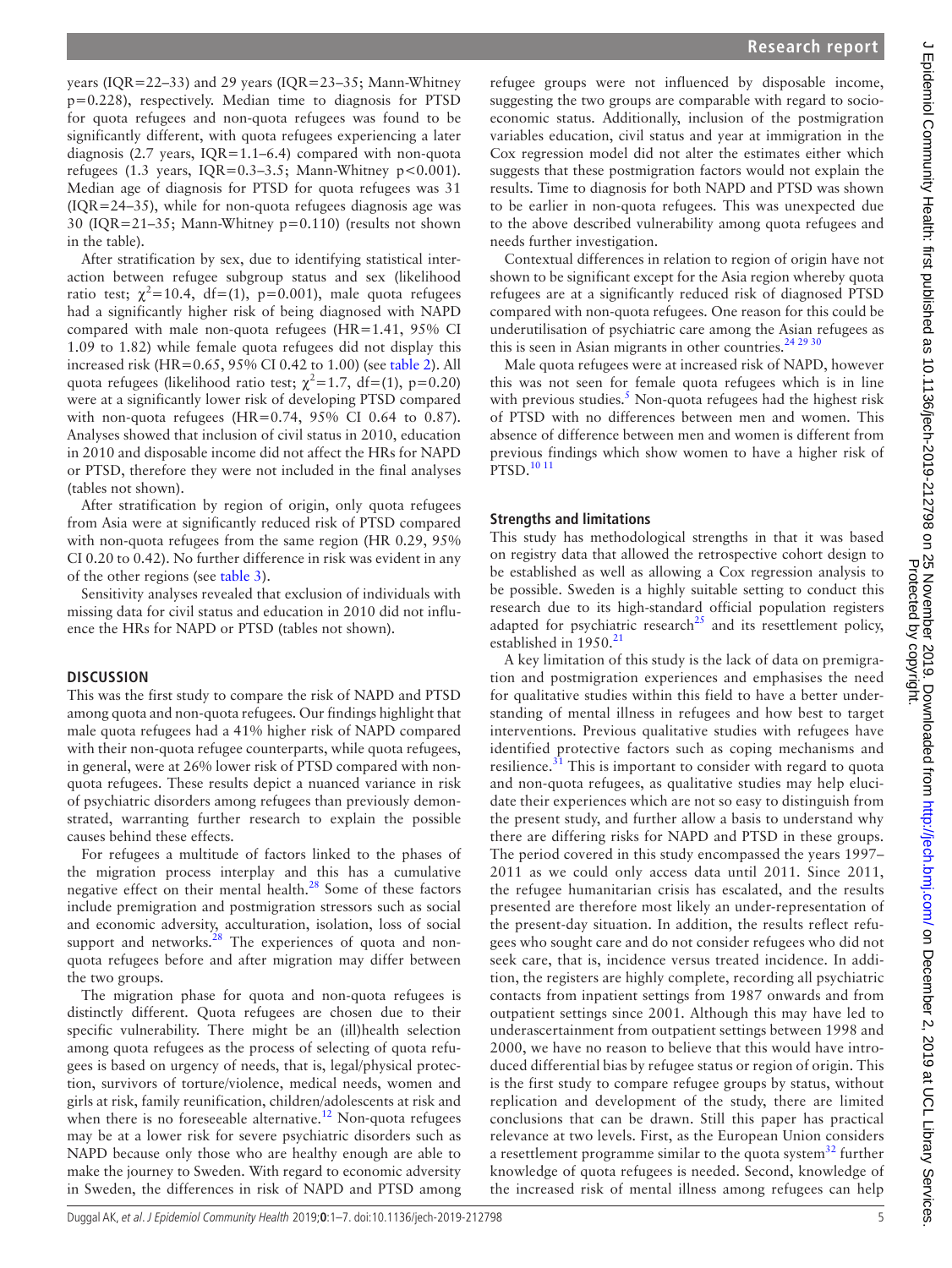prevention and early interventions, as well as increase knowledge of the aetiology of PTSD and psychosis in the general population.

Future research should focus on epidemiological studies which go beyond descriptive analysis, and instead use analytical and experimental approaches to investigate modifiable risk factors such as premigratory factors (eg, health system in country of origin). Through a better understanding of refugee mental health, there is scope to maximise the impact of interventions which are tailored to refugees.

In conclusion, this paper has shed light on the heterogeneity that exists in refugees in relation to acquiring a refugee status and its complexity surrounding refugee mental health, both of which call for further research to expand our understanding of the mechanisms behind the main findings of this study.

### **What is already known on this subject**

► Growing research has revealed that refugees are an ultraexposed subgroup among migrants, more vulnerable to mental illnesses such as post-traumatic stress disorder (PTSD) and non-affective psychotic disorder (NAPD). Quota and non-quota refugees are likely to have experienced different obstacles and stressors along their struggle to get to their refugee status.

## **What this study adds**

► Quota and non-quota refugees are at different risk of NAPD and PTSD. Male quota refugees were at an increased risk for NAPD and all quota refugees were at a reduced risk of PTSD compared with non-quota refugees. This research highlights the importance of considering the migration trajectory when trying to understand risk factors for psychiatric disorders among refugees.

**Contributors** ACH and CD conceived the study, designed the study and obtained funding from FORTE and acquired the migration data. CD acquired all other cohort data. ACH prepared the data. AKD and ACH wrote the study protocol and conducted the statistical analyses. AKD drafted the data tables. AKD, ACH, JBK and CD interpreted the statistical analyses. AKD and ACH wrote the manuscript. All authors critically revised the paper for important intellectual content and approved the final version.

**Funding** ACH is supported by FORTE (grant numbers 2014-1430 and 2014-2678). JBK is supported by a Sir Henry Dale Fellowship jointly funded by the Wellcome Trust and the Royal Society (grant number 101272/Z/13/Z). CD is supported by the Swedish Research Council (grant number 5232010-1052). This work was partly funded by the Public Health Agency of Sweden.

**Disclaimer** The funders had no involvement in any aspect of the design of this study, preparation of results, or decision to submit for publication.

**Competing interests** None declared.

#### **Patient consent for publication** Not required.

**Ethics approval** This study had no patient involvement and had the necessary ethical approval/permit as part of Psychiatry Sweden 'Mental health, psychiatric disorders: occurrence and aetiology', approved by the Stockholm Regional Ethical Review Board (number 2010/1185-31/5).

**Provenance and peer review** Not commissioned; externally peer reviewed.

**Data availability statement** Data may be obtained from a third party and are not publicly available.

**Open access** This is an open access article distributed in accordance with the Creative Commons Attribution 4.0 Unported (CC BY 4.0) license, which permits others to copy, redistribute, remix, transform and build upon this work for any purpose, provided the original work is properly cited, a link to the licence is given,

and indication of whether changes were made. See: [https://creativecommons.org/](https://creativecommons.org/licenses/by/4.0/) [licenses/by/4.0/.](https://creativecommons.org/licenses/by/4.0/)

### **ORCID iDs**

James B Kirkbride <http://orcid.org/0000-0003-3401-0824> Anna-Clara Hollander<http://orcid.org/0000-0002-1246-5804>

## **References**

- <span id="page-5-0"></span>1 Hollander A-C. Social inequalities in mental health and mortality among refugees and other immigrants to Sweden: epidemiological studies of register data [Dissertation]. Stockholm: Karolinska Institutet, 2013.
- <span id="page-5-1"></span>2 Close C, Kouvonen A, Bosqui T, et al. The mental health and wellbeing of first generation migrants: a systematic-narrative review of reviews. [Global Health](http://dx.doi.org/10.1186/s12992-016-0187-3) 2016;12:47.
- 3 Selten J-P, van der Ven E, Termorshuizen F. Migration and psychosis: a meta-analysis of incidence studies. [Psychol Med](http://dx.doi.org/10.1017/S0033291719000035) 2019:206:1-11.
- <span id="page-5-3"></span>4 Fazel M, Wheeler J, Danesh J. Prevalence of serious mental disorder in 7000 refugees resettled in western countries: a systematic review. *[Lancet](http://dx.doi.org/10.1016/S0140-6736(05)61027-6)* 2005;365:1309-14.
- <span id="page-5-4"></span>5 Hollander A-C, Dal H, Lewis G, et al. Refugee migration and risk of schizophrenia and other non-affective psychoses: cohort study of 1.3 million people in Sweden. **[BMJ](http://dx.doi.org/10.1136/bmj.i1030)** 2016;352.
- <span id="page-5-7"></span>6 Porter M, Haslam N. Predisplacement and postdisplacement factors associated with mental health of refugees and internally displaced persons: a meta-analysis. [JAMA](http://dx.doi.org/10.1001/jama.294.5.602) 2005;294:602–12.
- <span id="page-5-5"></span>7 Steel Z, Chey T, Silove D, et al. Association of torture and other potentially traumatic events with mental health outcomes among populations exposed to mass conflict and displacement: a systematic review and meta-analysis. [JAMA](http://dx.doi.org/10.1001/jama.2009.1132) 2009;302:537–49.
- <span id="page-5-2"></span>8 United Nations High Commissioner for Refugees (UNHCR), 2019. Available: [http://](http://www.unhcr.org/) [www.unhcr.org/](http://www.unhcr.org/)
- 9 Hollander A-C, Bruce D, Burström B, et al. The association between immigrant subgroup and poor mental health: a population-based register study. [J Nerv Ment Dis](http://dx.doi.org/10.1097/NMD.0b013e31829dbd64) 2013;201:645–52.
- <span id="page-5-6"></span>10 Kilpatrick DG, Resnick HS, Milanak ME, et al. National Estimates of Exposure to Traumatic Events and PTSD Prevalence Using DSM-IV and DSM-5 Criteria. J Trauma [Stress](http://dx.doi.org/10.1002/jts.21848) 2013;26:537–47.
- 11 Koenen KC, Ratanatharathorn A, Ng L, et al. Posttraumatic stress disorder in the world mental health surveys. [Psychol Med](http://dx.doi.org/10.1017/S0033291717000708) 2017;47:2260–74.
- <span id="page-5-8"></span>12 United Nations High Commissioner for Refugees, (UNHCR): UNHCR Resettlement Handbook 2011.
- <span id="page-5-9"></span>13 Arsenijević J, Schillberg E, Ponthieu A, et al. A crisis of protection and safe passage: violence experienced by migrants/refugees travelling along the Western Balkan corridor to Northern Europe. [Confl Health](http://dx.doi.org/10.1186/s13031-017-0107-z) 2017;11.
- <span id="page-5-10"></span>14 Llosa AE, Ghantous Z, Souza R, et al. Mental disorders, disability and treatment gap in a protracted refugee setting. [Br J Psychiatry](http://dx.doi.org/10.1192/bjp.bp.112.120535) 2014;204:208–13.
- <span id="page-5-11"></span>15 Kane JC, Ventevogel P, Spiegel P, et al. Mental, neurological, and substance use problems among refugees in primary health care: analysis of the health information system in 90 refugee camps. **[BMC Med](http://dx.doi.org/10.1186/s12916-014-0228-9) 2014**;12.
- <span id="page-5-12"></span>16 Laban CJ, Gernaat HBPE, Komproe IH, et al. Impact of a long asylum procedure on the prevalence of psychiatric disorders in Iraqi asylum seekers in the Netherlands. *J Nerv* [Ment Dis](http://dx.doi.org/10.1097/01.nmd.0000146739.26187.15) 2004;192:843–51.
- 17 Hvidtfeldt C, Petersen JH, Norredam M. Prolonged periods of waiting for an asylum decision and the risk of psychiatric diagnoses: a 22-year longitudinal cohort study from Denmark. [Int J Epidemiol](http://dx.doi.org/10.1093/ije/dyz091) 2019;294.
- <span id="page-5-13"></span>18 Bisson Jl, Cosgrove S, Lewis C, et al. Post-traumatic stress disorder. [BMJ](http://dx.doi.org/10.1136/bmj.h6161) 2015;351.
- 19 McGrath J, Saha S, Welham J, et al. A systematic review of the incidence of schizophrenia: the distribution of rates and the influence of sex, urbanicity, migrant status and methodology. [BMC Med](http://dx.doi.org/10.1186/1741-7015-2-13) 2004;2:13.
- <span id="page-5-14"></span>20 United Nations High Commissioner for Refugees, (UNHCR): Convention and protocol relating to the status of refugees. 1951 1967.
- <span id="page-5-15"></span>21 Swedish Migration Agency (SMA). Available: <http://www.migrationsverket.se/english>
- <span id="page-5-16"></span>22 Statistics Sweden (SCB). Available:<http://www.scb.se/english>
- 23 Statistics Sweden (SCB): Dokumentation AV databasen STATIV 2012.
- <span id="page-5-17"></span>24 Ludvigsson JF, Svedberg P, Olén O, et al. The longitudinal integrated database for health insurance and labour market studies (LISA) and its use in medical research. Eur [J Epidemiol](http://dx.doi.org/10.1007/s10654-019-00511-8) 2019;34:423–37.
- <span id="page-5-18"></span>25 Ludvigsson JF, Andersson E, Ekbom A, et al. External review and validation of the Swedish national inpatient register. [BMC Public Health](http://dx.doi.org/10.1186/1471-2458-11-450) 2011;11:450.
- <span id="page-5-19"></span>26 Dalman C, Broms J, Cullberg J, et al. Young cases of schizophrenia identified in a national inpatient register-are the diagnoses valid? [Soc Psychiatry Psychiatr Epidemiol](http://dx.doi.org/10.1007/s00127-002-0582-3) 2002;37:527–31.
- <span id="page-5-20"></span>27 Hollander AC, Askegård K, Escalante C, et al. Cases of PTSD diagnoses identified in a regional database - are the diagnoses valid? Under review.
- <span id="page-5-21"></span>28 Bogic M, Ajdukovic D, Bremner S, et al. Factors associated with mental disorders in long-settled war refugees: refugees from the former Yugoslavia in Germany, Italy and the UK. [Br J Psychiatry](http://dx.doi.org/10.1192/bjp.bp.110.084764) 2012;200:216-23.